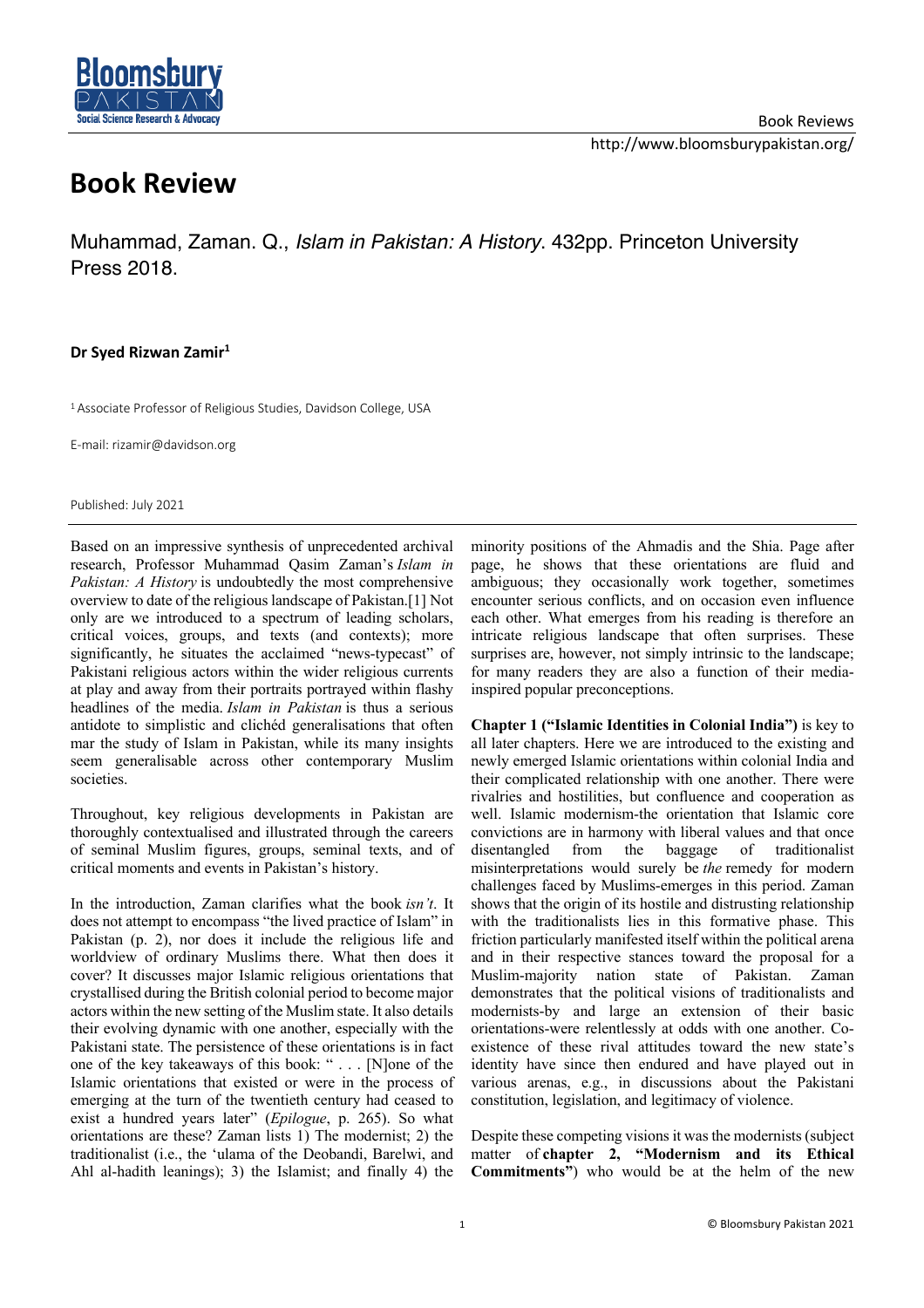Pakistani state and exercise state power. Indeed, it is the modernist orientation that is foregrounded in and anchors Zaman's study. In an unprecedented evaluation of Islamic modernism in Pakistan, Zaman reveals an "authoritarian streak" (p. 54): one that sought to control and regulate Islam in the new state. His analysis has immense ramifications not just for the study of modernism in Pakistan but for our understanding of modern Islam more generally.

Whereas the modernist Islamic orientation gained its most extensive articulation and peak influence during the Ayub erademonstrated here through the career of Fazlur Rahman (d. 1988) -this is at the same time the beginning of the decline of Islamic liberalism in Pakistan and in subsequent decades it loses ground to the Islamists and the 'ulama. Zaman points out that the immense barrier between the modernists and the 'ulama is largely due to the former's downplaying of Shariah in favour of liberal values (and even within those an exclusive emphasis on social and political ethics). In turn though, Zaman also mourns the attitude of the 'ulama:

*[T]he opposition to modernism, and to modernist ethics, has also inhibited the 'ulama from venturing beyond their longstanding concern with the ethical formation of the individual toward any sustained engagement with social and political ethics. If anything, such engagement within the ranks of the 'ulama has declined in recent decades (p. 82).*

Zaman also problematises the widely held view that it was Zia's regime that undermined the modernist strands or was solely responsible for strengthening Islamist and traditionalist orientations. The poet Parvin Shakir's case is only one illustration in this regard (pp. 82-3). There are others.

By the end of the Benazir-Nawaz era, modernism was in serious decline; political developments in neighboring Afghanistan were not the least important reason for it. The post-9/11 Musharraf-era sought to reignite the dormant modernism through a state-level orchestrated "enlightened moderation." Finally, while in Ghamidi, Auj, and Khalid Masud there still exist modernist voices, they continue to fail in persuading their rivals and are either rebutted or forcefully (even violently) pushed aside. The concluding pages probe the reasons for this change in modernism's fortunes from dominance to decline. This section (pp. 92-94) is replete with unprecedented analysis and insight.

**Chapter 3 ("The 'Ulama and the State")** outlines the 'ulama's role towards the Pakistani state vis-à-vis three themes: constitution-making, Islamic legislation and madrasa reform (p. 95). In the first case, for example, despite the apparent absurdity of 'ulama's "traditionalist romanticism" in the proposals drawn up by the 'ulama-constituted Board of Ta'limat-i Islamia to help formulate state's constitution (p. 97ff), Zaman reveals the 'ulama's surprising flexibility in offering numerous accommodations to the modernists. Yet, illustrative again of the authoritarian streak of the modernists, their state committee simply rejected them all.

Reminiscent of his previous writings[2], Zaman also shows that 'ulama such as Taqi Usmani, far from the modernist caricature of them as irrelevant souvenirs of a bygone era, have immense appeal, are revered, and are still recognised by many Muslims as a "forward-looking yet authentic face of contemporary Islam" (p. 133).

Chapters two (see above) and four ("**Islamism and the Sovereignty of God")** form perhaps the foremost contribution of this study. If the former is a sympathetic delineation and critique of the shortcomings of the modernist project, the latter is an unprecedented account of the genealogy of the idea of God's sovereignty-the hallmark of Islamist thought. Zaman traces, perhaps for the first time, the fascinating and multifaceted origin and inspiration of this idea within the South Asian Islamic milieu: "(F)rom its putative New Testament origins to the leading Islamist ideologue of the twentieth century via an anti-colonial agitator, and then back not merely to the Qur'an but to what the Gospels themselves preserve of the teachings of Jesus on this crucial matter." (p. 146). Through a survey of prominent premodern Muslim exegetes of the Qur'an on the Quranic verses (e.g., 12:40 and 3:36) upon which Islamists base their unequivocal claim that "sovereignty belongs to God," Zaman argues how thoroughly modern this idea is. What remains unclear still is the idea's resonance among the 'ulama. He writes, "Once Mawdudi's formulation of the sovereignty of God had gained traction, inside and outside Pakistan, it was very difficult to argue against it" (p. 163). But why were the 'ulama unable to discern the radical departure of this slogan from their inherited tradition? In other words, despite the idea's departure from tradition (i.e., premodern exegetical works), how was it able to find currency among the 'ulama? Zaman's otherwise excellent chapter does not offer a satisfactory answer.

**Chapter 5 (Religious Minorities and the Anxieties of an Islamic Identity)** is among the weaker chapters of the book. Here Zaman examines the fate of two religious minorities (the Ahmadis and the Shi'a), and particularly "what may underlie the hostile attitudes of the 'ulama as well as of Islamist ideologues and activists toward these minority communities" (p. 165). Intriguingly though, his analysis turns quickly to a cataloguing of the various "anxieties" that these minorities have provoked for the Sunni majority, especially among its "conservative" section–a term that is rarely used in the book and is therefore generally vague in application. In the case of the Ahmadis, Zaman supplements the usual focus on the religious anxieties that led to the 1953 agitations, the 1974 Rabwah incident, and the ordinance of 1984 with an examination of broader political and economic manoeuvrings. In the case of the Shi'a, he attributes the anxieties that were provoked to the actual or perceived unrelenting capacity and active efforts to thwart the religious aspirations of the wider Sunni majority, as well as to the deep impact of the Iranian revolution in altering Sunni-Shi'a relations. In both cases, however, it is hard to discern a palpable difference between the anxieties of the Islamists and the 'ulama. What is starkly missing, though, is an attempt to study the issue from the